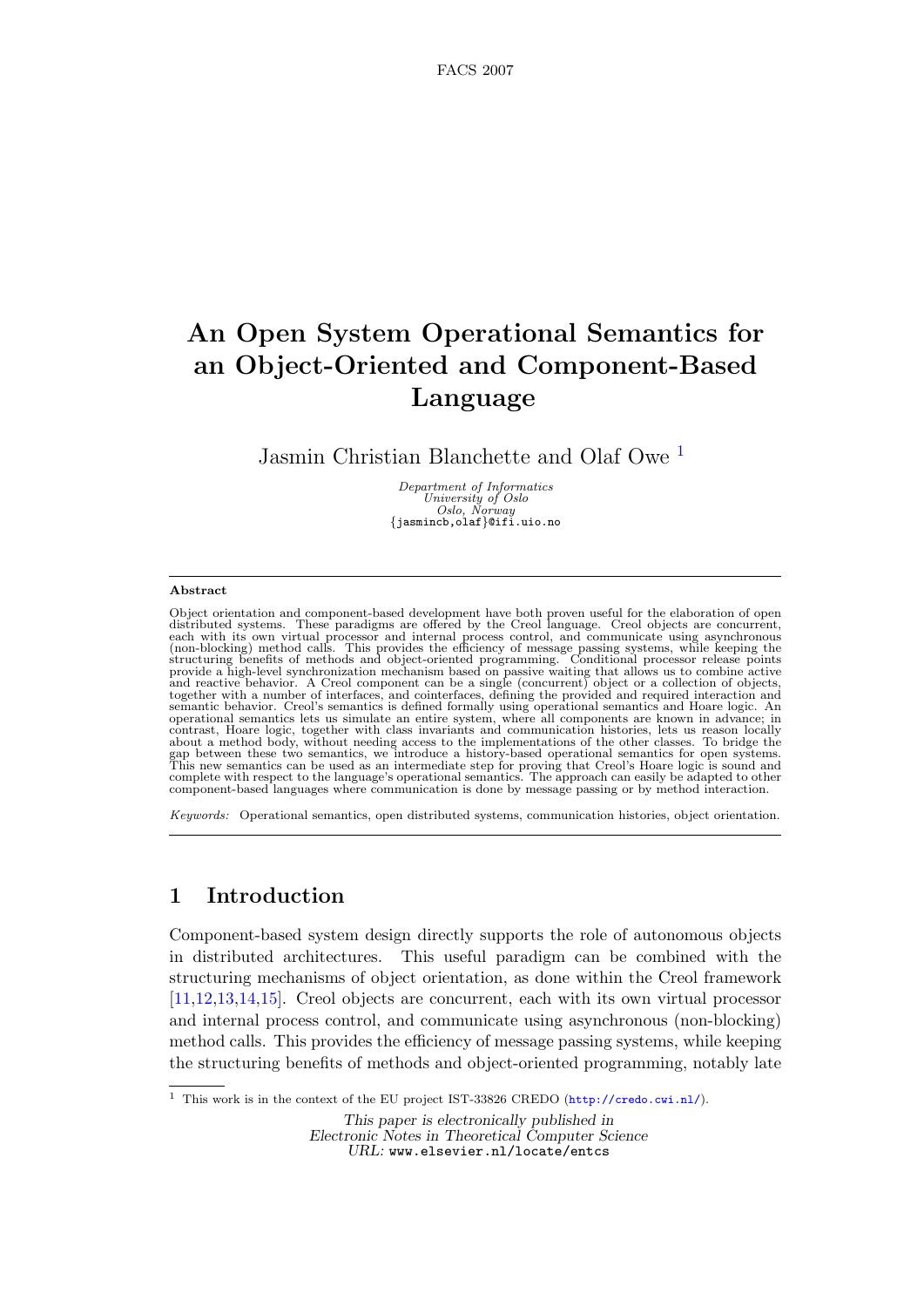binding and inheritance. A Creol object, together with its interfaces, constitutes an autonomous unit that can act and react in a distributed setting. More complex components are formed by combining several concurrent objects together and defining interfaces that describe and control the component's visible behavior. Creol's notion of cointerface allows the specification of required and provided interfaces.

The goal of Creol is to develop a formal framework for reasoning about dynamic and reflective modifications in open distributed systems, where objects may be dispersed geographically, ensuring reliability and correctness of the overall system. The Creol language is high-level, imperative, and object-oriented. The language's semantics is defined formally using a small-step operational semantics expressed in rewriting logic [\[12\]](#page-14-1). This semantics forms the core of the Creol interpreter, which is written in Maude [\[7\]](#page-14-5). Using Maude's extensible rewrite strategies, its search capabilities, and its model checker, we can test Creol programs in various ways [\[13](#page-14-2)[,14\]](#page-14-3).

The Creol interpreter allows us to simulate a closed distributed system, where all the initial components are known in advance. On the other hand, it does not let us execute a component without providing and implementing an environment with which it can interact. At the reasoning level, this limitation is addressed by the Hoare logic developed by Dovland et al. [\[11\]](#page-14-0). The Hoare logic allows us to prove that an invariant holds for a given class. A system-wide invariant can be constructed from the class invariants using a compositional rule. The invariants may refer to a mythical communication history that records the object creations and method calls that have taken place in the system [\[8\]](#page-14-6).

In this paper, we introduce an "open system" operational semantics that incorporates the class invariants and the communication history that characterize Creol's Hoare logic. One benefit of this approach is that it moves these techniques from the syntax-driven world of Hoare logic to the more fundamental semantics level. We then have the full power of mathematics and of formal tools like Maude at our disposal to analyze individual Creol classes.

Once we have an open system operational semantics, we can use it as a stepping stone towards the development of a Hoare logic. For Creol, where a Hoare logic already exists, it could be used to prove that the Hoare logic is sound and complete with respect to Creol's reference interpreter. The proof would proceed in two steps: (1) Prove that the closed system semantics and the open system semantics are equivalent, modulo the way they represent the environment. (2) Prove that the Hoare logic is sound and complete with respect to the open system semantics.

We focus on the class aspect of the Creol language, and limit ourselves to the basic communication and synchronization model of Creol, omitting the notions of interface, inheritance, self-reentrance, and dynamic update, as well as typing and specification. The approach can then easily be adapted to other languages where communication is done by message passing or by method interaction. We assume throughout that Creol programs are syntactically correct and well-typed.

The rest of this paper is organized as follows: Section [2](#page-2-0) reviews the syntax of the main Creol statements. Section [3](#page-3-0) presents a closed system operational semantics for the core language. Section [4](#page-7-0) introduces the open system semantics and connects it to the closed semantics and to Hoare logic. Section [5](#page-13-0) considers related work. Finally, Section [6](#page-13-1) summarizes the paper.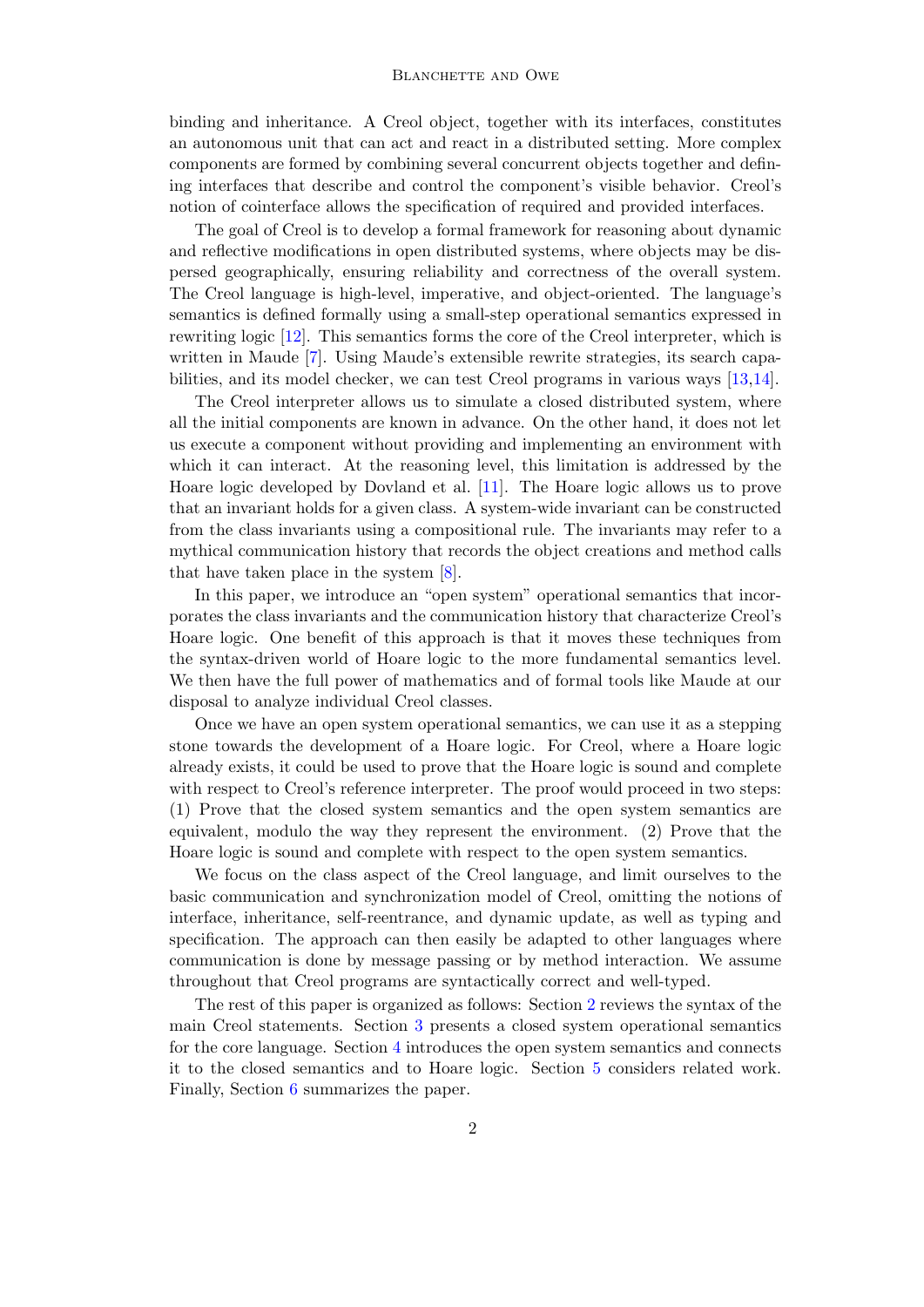### <span id="page-2-0"></span>2 The Creol Language

Creol is a strongly-typed object-oriented language that supports interfaces, inheritance, and polymorphism. Classes are the fundamental structuring unit, and all interaction between objects occurs through method calls. Each object executes on its own virtual processor, leading to increased parallelism in a distributed system. Classes are equipped with class parameters, as in Simula.

Objects are uniquely identified and communicate using asynchronous method calls. When an object  $A$  calls a method  $m$  of an object  $B$ , it first sends an invocation message to  $B$  along with arguments. Method  $m$  executes on  $B$ 's processor and sends a reply to A once it has finished executing, with return values. Object A may continue executing while waiting for  $B$ 's reply. Object identities may be passed around, and thanks to Creol's interface concept, method calls are type-safe [\[15\]](#page-14-4). In an object-oriented system, asynchronous method calls arguably offer a more natural interaction model than shared variables and message passing, while avoiding the delays associated with synchronous method calls [\[12\]](#page-14-1).

The other main distinguishing feature of Creol is its reliance on explicit processor release points. Since there is only one processor per object, at most one method  $m$ may execute at a given time for a given object; any other method invocations must wait until  $m$  finishes or releases the processor using the **await** statement. This ensures that while a method is active, no other processes can access the object's attributes, leading to a programming and reasoning style reminiscent of monitors [\[5\]](#page-14-7).

The syntax of the Creol statements relies on a few basic syntactic entities. The set Ident, with typical elements  $c, l, m, x, y$ , consists of alphanumeric tokens that start with a letter, excluding keywords. The set  $BExp$ , with typical element  $B$ , consists of Boolean expressions such as  $i \geq n$ . The set Exp, with typical element e, consists of expressions of any type, including Boolean expressions, arithmetic expressions, and object references. The keyword self refers to the current object, and the implicit parameter caller identifies the caller of a method, allowing type-safe call-backs. The set Guard, with typical element g, includes  $BExp$  and otherwise contains the reply guard l?, the release guard wait, and the conjunction  $g_1 \& g_2$ .

The set  $Stmt$  of statements, with typical element  $S$ , contains these constructs:

| $x := e$                                 | assignment              |
|------------------------------------------|-------------------------|
| $x := \textbf{new } c(e_1, \ldots, e_n)$ | object creation         |
| $l!x.m(e_1,\ldots,e_n)$                  | asynchronous invocation |
| $l?({y_1}, \ldots, y_p)$                 | asynchronous reply      |
| await $q$                                | conditional wait        |
| if B then $S_1$ else $S_2$ fi            | conditional statement   |
| return $e_1, \ldots, e_n$                | return statement        |
| $S_1; S_2$                               | sequential composition  |
|                                          |                         |

The object creation statement creates a new instance of class c. The expressions  $e_1, \ldots, e_n$  are assigned to class parameters. If the class has a parameterless run method, this method executes immediately.

Asynchronous method calls consist of an invocation and a reply. The invocation can be seen as a message from the caller to the called method, with arguments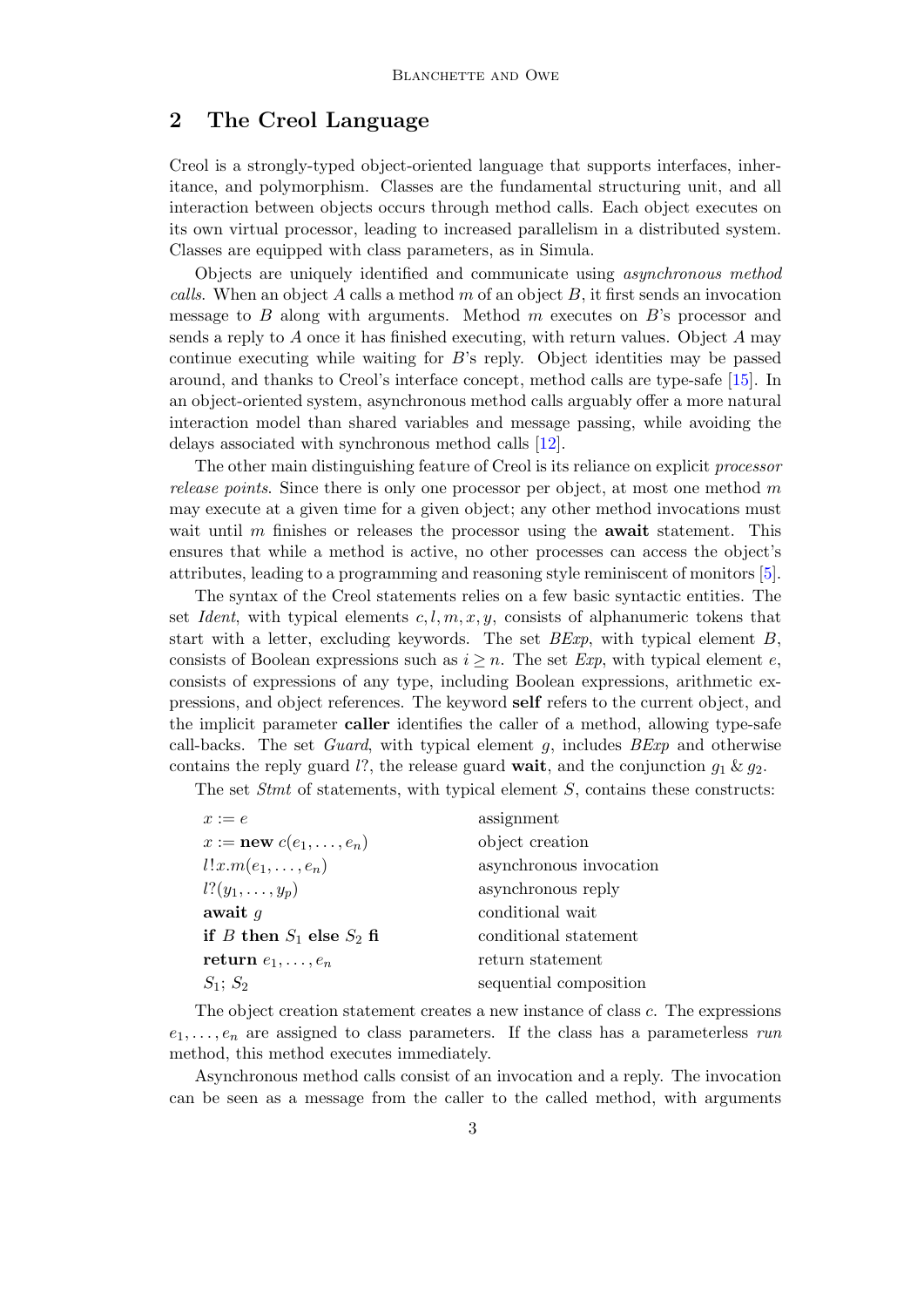corresponding to the method's input parameters. The reply is a message from the called method, containing the return values. The label  $l$  uniquely identifies the method call. For convenience, Creol also provides the classic synchronous (blocking) method call  $x.m(e_1, \ldots, e_n; y_1, \ldots, y_p)$  as an abbreviation for  $t!x.m(e_1, \ldots, e_n);$  $t?({y}_1,\ldots,{y}_p)$ , where t is a fresh label name. Here each  $e_i$  acts as an actual input parameter to the method, and each  $y_i$  acts as an actual output parameter.

The statement **await** q releases the processor if the guard q evaluates to false and reacquires it at some later time when  $q$  is true. The guard  $l$ ? evaluates to true if and only if a reply for the asynchronous call identified by  $l$  has arrived. The wait guard evaluates to false the first time it is encountered, resulting in a processor release, and evaluates to true from then on.

The conditional statement, the return statement, sequential composition, and assignment behave essentially like their Java equivalents.

Example 2.1 The following code initiates two asynchronous calls, releases the processor while waiting for the replies, and retrieves the return values:

var  $result1$ : int,  $result2$ : int;  $l1! server.request()$ ;  $l2! server.request()$ ; await  $11? \& 12?$ ;  $l1? (result1); l2? (result2)$ 

Without the **await** statement, the program would block on the reply statements  $l1? (result1)$  and  $l2? (result2)$  until the method invocations have terminated.

### <span id="page-3-0"></span>3 An Operational Semantics for Creol

The operational semantics of Creol is defined using rewriting logic (RL) [\[12\]](#page-14-1), which can be seen as a generalization of structural operational semantics [\[17\]](#page-14-8). A rewrite theory is a triple  $\mathcal{R} = (\Sigma, E, R)$ , where the signature  $\Sigma$  defines the function symbols of the language,  $E$  defines equations between terms, and  $R$  is a set of rewrite rules. When modeling computational systems, we represent a state configuration by a multiset of terms of given types. These types are specified algebraically in the equational logic  $(\Sigma, E)$ , the functional sublanguage of RL.

The dynamic behavior of a system is expressed by rewrite rules, which describe how a part of a configuration can evolve in one transition step. A rule  $p \longrightarrow q$  [if c] allows an instance of the pattern  $p$  to evolve into the corresponding instance of the pattern  $q$  if the (optional) side condition  $c$  is met. Rewrite rules are applied modulo  $E$  to complete terms or to subterms. Rules can be applied simultaneously on non-overlapping subterms; as a result, RL is implicitly concurrent.

The operational semantics for Creol consists of 11 rewrite rules that model concurrent execution, object creation, and inter-object communication. It also relies on equations to perform auxiliary tasks. The rewrite rules have the form

 $\textit{subconfiguration}_1 \longrightarrow \textit{subconfiguration}_2$  [if condition]

where *subconfiguration*<sub>1</sub> is a subset of the current configuration. In our setting, a configuration is a multiset of Creol objects, Creol classes, and messages reflecting either method invocations or replies. Typically, each subconfiguration consists of a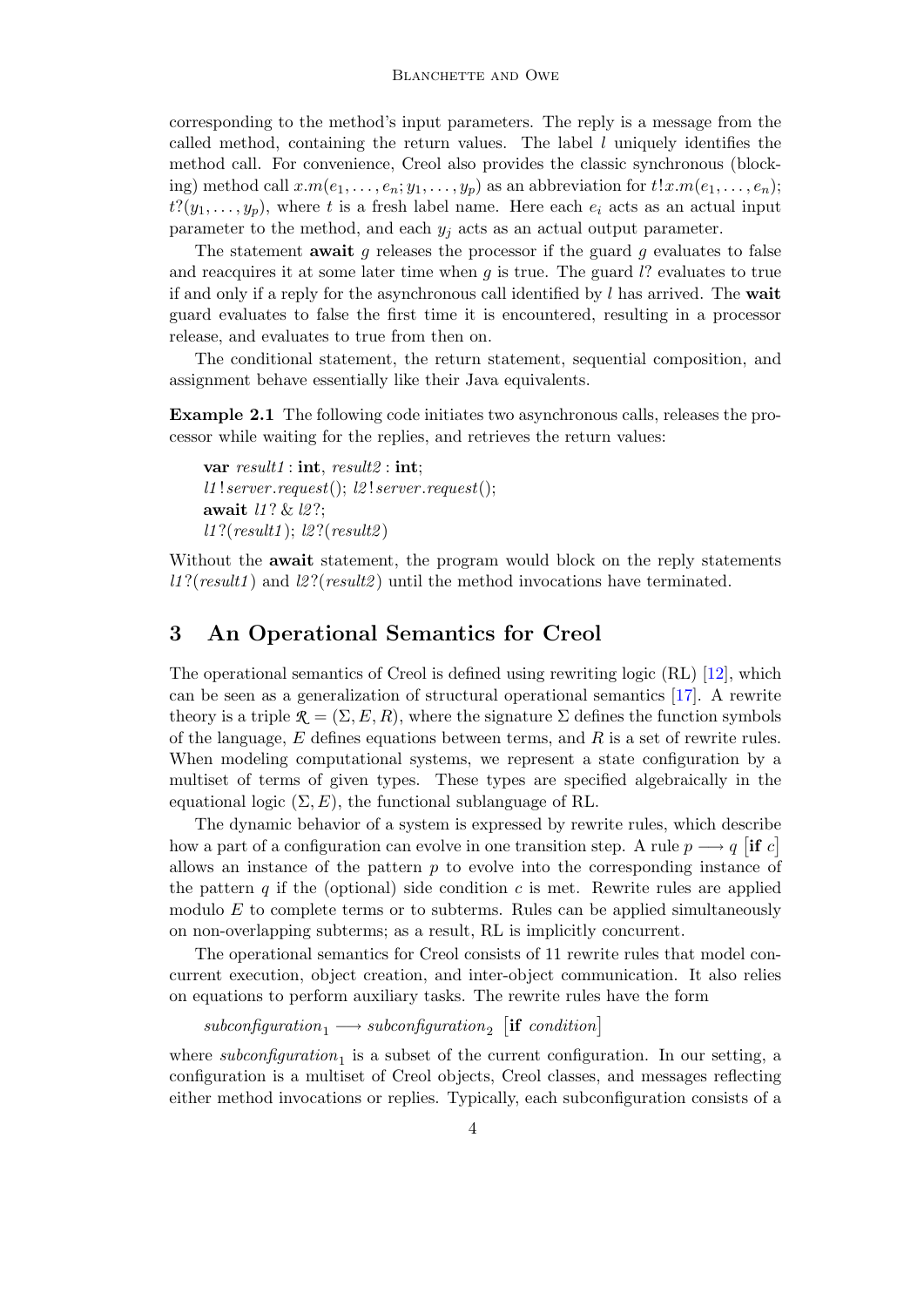single object, and possibly a message, reflecting that Creol objects are autonomous.

In a system configuration, Creol objects are represented by terms of the form

$$
\langle o : c |
$$
 Pr: S, LVar:  $\beta$ , Att:  $\alpha$ , PrQ: P, MsgQ: Q, LabCnt:  $k$ ),

where  $o \in Old$  is a unique object identity, c is the object's class, S is the active process's code,  $\beta \in State$  is the active process's local variables,  $\alpha \in State$  is the current state of the object's attributes,  $P \in \mathcal{P}(State \times Stmt)$  is a queue of suspended processes,  $Q \in \mathcal{P}(Msg)$  is the incoming message queue, and  $k \in \mathbb{N}$  is a counter used to generate unique label values for asynchronous calls.

The set State, with typical elements  $\sigma$ ,  $\alpha$ ,  $\beta$ , consists of mappings from variables to values. For example,  $[x \mapsto 1][y \mapsto 2]$  denotes the state in which  $x = 1$  and  $y = 2$ . The concatenation  $\alpha\beta$  of two states  $\alpha$  and  $\beta$  gives precedence to  $\beta$  for variables defined by both. The function  $\{\bar{e}\}_{\sigma}$  returns the value of an expression list  $\bar{e}$  in a state  $\sigma$ . The notation  $\bar{x}$  stands for the comma-separated list  $x_1, \ldots, x_n$ . The empty list is written  $\epsilon$ . The set *Value*, with typical elements  $v, w$ , includes the Boolean constants true and false, numeric constants, and object identities.

Creol classes are represented by terms of the form

 $\langle c : \text{Class} \mid \text{Param: } \bar{x}, \text{ Att: } \alpha, \text{ Mtd: } M, \text{ ObjCnt: } n \rangle,$ 

where c is the class name,  $\bar{x}$  is the list of class parameters,  $\alpha$  is the list of class attributes with initial values,  $M \in \mathcal{P}(Mtd)$  is a set of methods, and  $n \in \mathbb{N}$  is a counter used to generate unique object identities.

Creol objects interact by exchanging messages. Invocation messages have the form  $Invoke(o, k, m, \bar{v})$ , where o is the calling object, k is the sequence number (label value) associated with the method call, m is the called method, and  $\bar{v}$  is a list of input arguments to m. Reply messages have the form  $Reply(k, \bar{v})$ , where k is the sequence number for the method call and  $\bar{v}$  is a list of return values. When messages are passed around, the receiver object  $o'$  is specified by appending to  $o'$ .

#### Rewrite Rule R1 (Assignment)

$$
\langle o : c | \text{Pr: } x := e; S, \text{ LVar: } \beta, \text{ Att: } \alpha \rangle
$$
  
\n**if**  $x \in \beta$  **then**  $\langle o : c | \text{Pr: } S, \text{ LVar: } \beta[x \mapsto \{e\}_{\alpha\beta}], \text{ Att: } \alpha \rangle$   
\n**else**  $\langle o : c | \text{Pr: } S, \text{ LVar: } \beta, \text{ Att: } \alpha[x \mapsto \{e\}_{\alpha\beta}]\rangle$  **fi**

The assignment statement evaluates the expression e in the compound state  $\alpha\beta$  and stores that value in x. If x is a local variable, we update the local state  $\beta$ ; otherwise, we update the object state  $\alpha$ . In the style of Full Maude [\[7\]](#page-14-5), the fields that are not used by a rule are omitted in the rule.

#### Rewrite Rule R2 (If Statement)

$$
\langle o : c | \text{Pr: if } B \text{ then } S_1 \text{ else } S_2 \text{ fi}; S, \text{ LVar: } \beta, \text{ Att: } \alpha \rangle
$$
  
if  $\{B\}_{\alpha\beta}$  then  $\langle o : c | \text{Pr: } S_1; S, \text{ LVar: } \beta, \text{ Att: } \alpha \rangle$   
else  $\langle o : c | \text{Pr: } S_2; S, \text{ LVar: } \beta, \text{ Att: } \alpha \rangle$  fi

If B evaluates to true, the Creol if statement expands to its then branch; otherwise, it expands to its else branch. Notice that the first if construct in the rule above is a Creol statement, while the second if is a conditional expression in RL.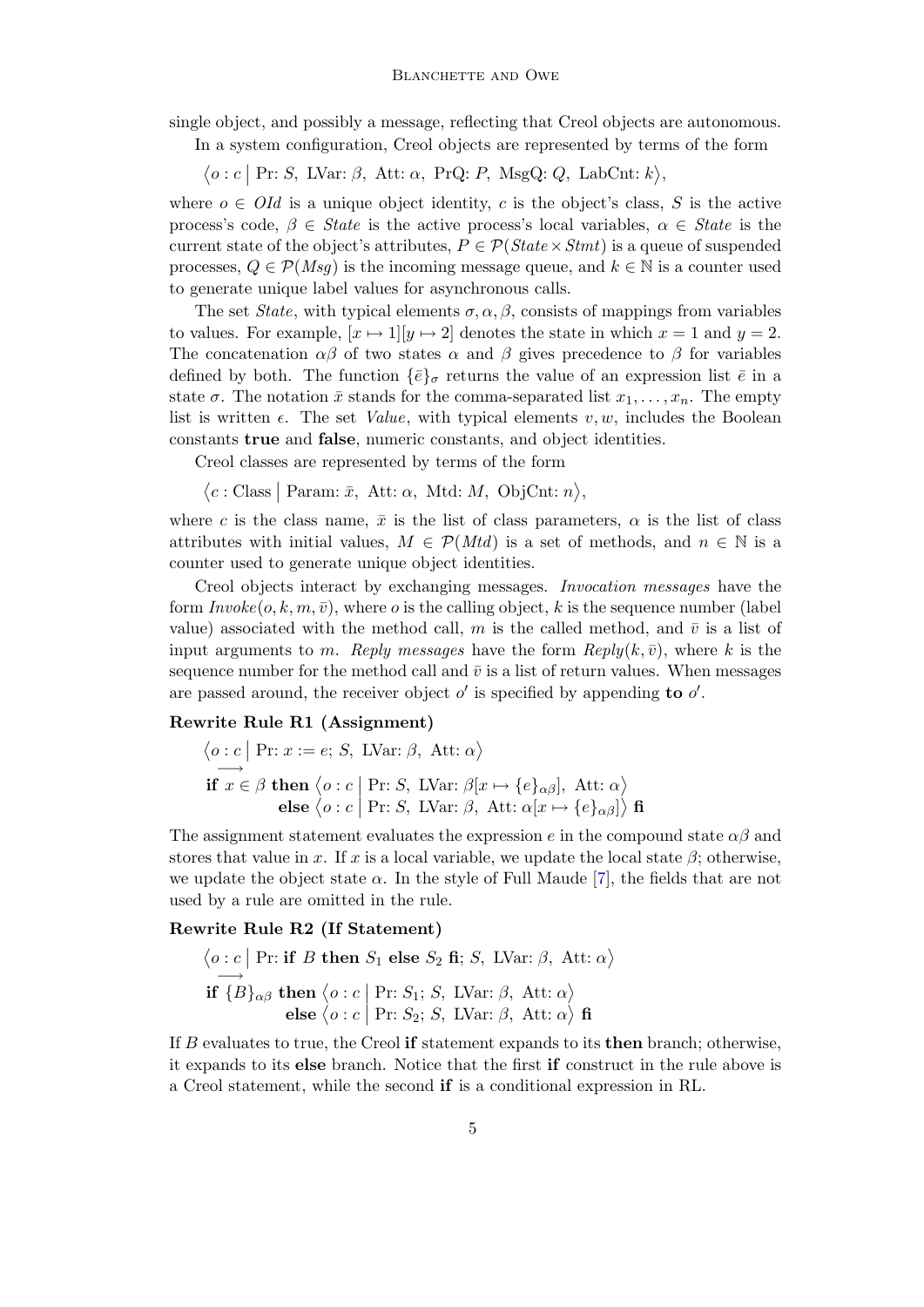#### Rewrite Rule R3 (Guard Crossing)

$$
\langle o : c | \text{Pr: await } g; S, \text{ LVar: } \beta, \text{ Att: } \alpha, \text{ MsgQ: } Q \rangle
$$
  

$$
\langle o : c | \text{Pr: } S, \text{ LVar: } \beta, \text{ Att: } \alpha, \text{ MsgQ: } Q \rangle
$$
  
if  $enabled(g, \alpha\beta, Q)$ 

An **await** statement whose guard evaluates to true is simply skipped. The *enabled* predicate is defined recursively using equations:

 $enabeled(B, \sigma, Q) \triangleq {B}_{\sigma}$ enabled(wait,  $\sigma$ , Q)  $\triangleq$  false enabled(l?,  $\sigma$ ,  $\emptyset$ )  $\triangleq$  false  $enabeled(l?, \sigma, Q \cup \{ Invoke(\ldots) \}) \triangleq enabled(l?, \sigma, Q)$ enabled $(l?, \sigma, Q \cup \{Reply(k, \bar{v})\}) \triangleq k = \{l\}_{\sigma} \vee enabled(l?, \sigma, Q)$ enabled(g<sub>1</sub> & g<sub>2</sub>,  $\sigma$ , Q)  $\triangleq$  enabled(g<sub>1</sub>,  $\sigma$ , Q)  $\land$  enabled(g<sub>2</sub>,  $\sigma$ , Q)

Rewrite Rule R4 (Process Suspension)

$$
\langle o : c | \text{Pr: await } g; S, \text{ LVar: } \beta, \text{ Att: } \alpha, \text{ PrQ: } P, \text{ MsgQ: } Q \rangle
$$
  
\n
$$
\langle o : c | \text{ Pr: } \epsilon, \text{ LVar: } \emptyset, \text{ Att: } \alpha, \text{ PrQ: } P \cup \{ \langle \text{await } clearWait(g); S, \beta \rangle \}, \text{ MsgQ: } Q \rangle
$$
  
\n**if**  $\neg enabled(g, \alpha\beta, Q)$ 

If the next statement to execute is an await statement whose guard is not enabled, the active process is put on the process queue, together with its local variables. The clear Wait auxiliary function replaces any occurrence of **wait** in the guard with **true**, so that a process that was suspended because of **wait** may become active again.

#### Rewrite Rule R5 (Process Activation)

$$
\langle o : c | \text{Pr: } \epsilon, \text{ LVar: } \beta, \text{ Att: } \alpha, \text{ PrQ: } \{ \langle S', \beta' \rangle \} \cup P, \text{ MsgQ: } Q \rangle
$$
  

$$
\langle o : c | \text{Pr: } S', \text{ LVar: } \beta', \text{ Att: } \alpha, \text{ PrQ: } P, \text{ MsgQ: } Q \rangle
$$
  
if  $ready(S', \alpha\beta', Q)$ 

After a process has been suspended, other processes that are ready may be activated. A reply statement is ready only if the reply message has arrived, and an await statement only if the guard is enabled, while other statements are always ready. The list  $S_1; \ldots; S_n$  is ready whenever  $S_1$  is ready. Maude's facilities for associative, commutative, and identity (ACI) matching allow  $\{\langle S', \beta'\rangle\}$  to match any process in PrQ.

#### Rewrite Rule R6 (Object Creation)

$$
\langle o : c | \text{Pr: } y := \text{new } c'(\bar{e}); S, \text{ LVar: } \beta, \text{ Att: } \alpha \rangle
$$
  

$$
\langle c' : \text{Class} | \text{Param: } \bar{x}, \text{ Att: } \alpha', \text{ Obj} \text{Cnt: } n \rangle
$$
  

$$
\overrightarrow{\langle o : c | \text{Pr: } y := c' \# n; S, \text{ LVar: } \beta, \text{ Att: } \alpha \rangle}
$$
  

$$
\langle c' : \text{Class} | \text{Param: } \bar{x}, \text{ Att: } \alpha', \text{ Obj} \text{Cnt: } n + 1 \rangle
$$
  

$$
\langle c' \# n : c' | \text{Pr: } \text{self. run(), } \text{LVar: } \emptyset, \text{ Att: } \alpha'[\bar{x} \mapsto {\bar{e}}]_{\alpha\beta}] [\text{self} \mapsto c' \# n],
$$
  

$$
\text{PrQ: } \emptyset, \text{ MsgQ: } \emptyset, \text{ LabCnt: } 0 \rangle
$$

A new statement creates an instance of a given class. The new object's identity is  $c' \# n$ , where c' is the class name and n a sequence number that identifies this object among  $c'$  instances. The new object is set up with the class parameters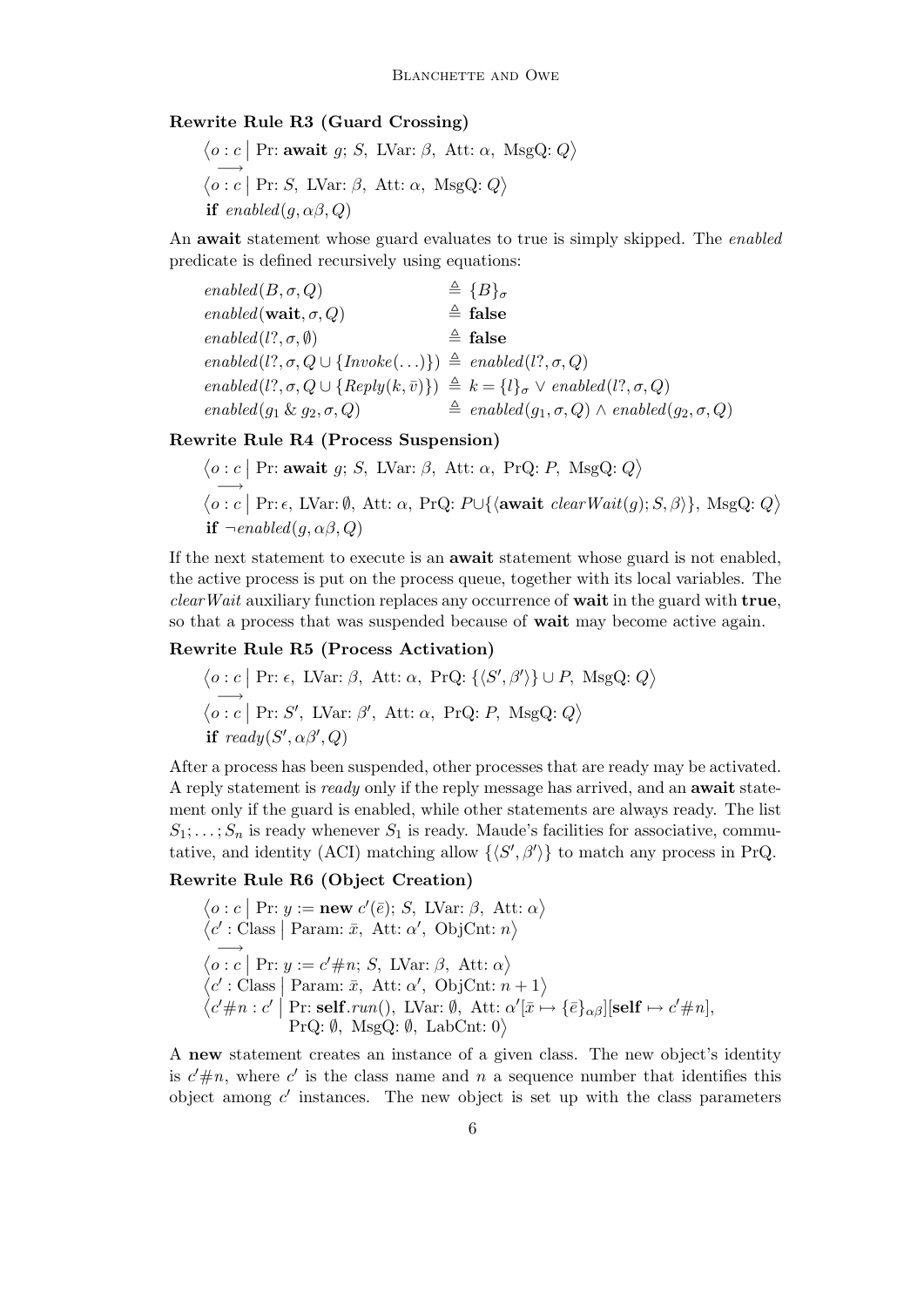and attributes of class  $c'$ . The Pr field is initialized with a synchronous call to run to launch the object's active behavior. In the parent object, creating an object is viewed as an assignment of  $c' \# n$  to a variable. In the instantiated class, the object counter is incremented to ensure that object identities remain unique.

#### Rewrite Rule R7 (Asynchronous Invocation)

$$
\langle o : c | \text{Pr: } l!x.m(\bar{e}); S, \text{ LVar: } \beta, \text{ Att: } \alpha, \text{ LabCnt: } k \rangle
$$
  

$$
\langle o : c | \text{Pr: } S, \text{ LVar: } \beta[l \mapsto k], \text{ Att: } \alpha, \text{ LabCnt: } k + 1 \rangle
$$
  
Invoke $(o, k, m, {\bar{\epsilon}}_{\alpha\beta})$  to  ${x}_{\alpha\beta}$ 

Asynchronous method calls lead to the creation of an invocation message that is sent to the called object. Each method call originated by a given object is identified by a unique sequence number k. This number is assigned to the local variable  $l$ , which corresponds to the label l. A call is uniquely identified by the pair  $(o, k)$ .

#### Rewrite Rule R8 (Transport of Message)

 $\big\langle o:c \bigm| {\rm{MsgQ}}{:}\ Q\big\rangle$  $\mu$  to  $o$  $\langle$  −→  $o:c\bigm|\operatorname{MsgQ}:Q\cup\{\mu\}\big>$ 

At some unspecified point after an invocation or reply message  $\mu$  has been sent, the recipient receives it. Rewrite Rules R7 and R8 allow message overtaking—messages might arrive in a different order than they were sent. Again, ACI matching applies.

#### Rewrite Rule R9 (Method Binding)

$$
\langle o : c | \text{PrQ: } P, \text{ MsgQ: } \{ Invoke(o', k, m, \bar{v}) \} \cup Q \rangle
$$
  

$$
\langle c' : \text{Class} | \text{ Mtd: } M \rangle
$$
  

$$
\langle o : c | \text{PrQ: } P \cup \{ bind(o', k, m, \bar{v}, M) \}, \text{ MsgQ: } Q \rangle
$$
  

$$
\langle c' : \text{Class} | \text{ Mtd: } M \rangle
$$

A pending invocation message gives rise to a new pending process. The bind function fetches method m from the method set M and returns a  $\langle S, \beta \rangle$  pair storing the code and initial state of the process. The rule does not consider base classes; method binding with multiple inheritance in Creol is treated in Johnsen et al. [\[15\]](#page-14-4).

#### Rewrite Rule R10 (Method Return)

$$
\langle o : c | \text{Pr: return } \overline{e}; S, \text{ LVar: } \beta \rangle
$$
  

$$
\langle o : c | \text{Pr: } \epsilon, \text{ LVar: } \beta \rangle
$$
  
Reply({**label**}, { $\overline{e}$ },  $\overline{e}$ }) to {**caller**} $\beta$ 

The return statement sends a reply message to the caller along with the values of the output parameters. Reply messages are eventually received by the calling object and put into its incoming message queue by Rewrite Rule R8.

#### Rewrite Rule R11 (Asynchronous Reply)

$$
\langle o : c | \text{Pr: } l?(\bar{y}); S, \text{ LVar: } \beta[l \mapsto k], \text{ MsgQ: } \{ \text{Reply}(k, \bar{v}) \} \cup Q \rangle
$$
  

$$
\langle o : c | \text{Pr: } \bar{y} := \bar{v}; S, \text{ LVar: } \beta, \text{ MsgQ: } Q \rangle
$$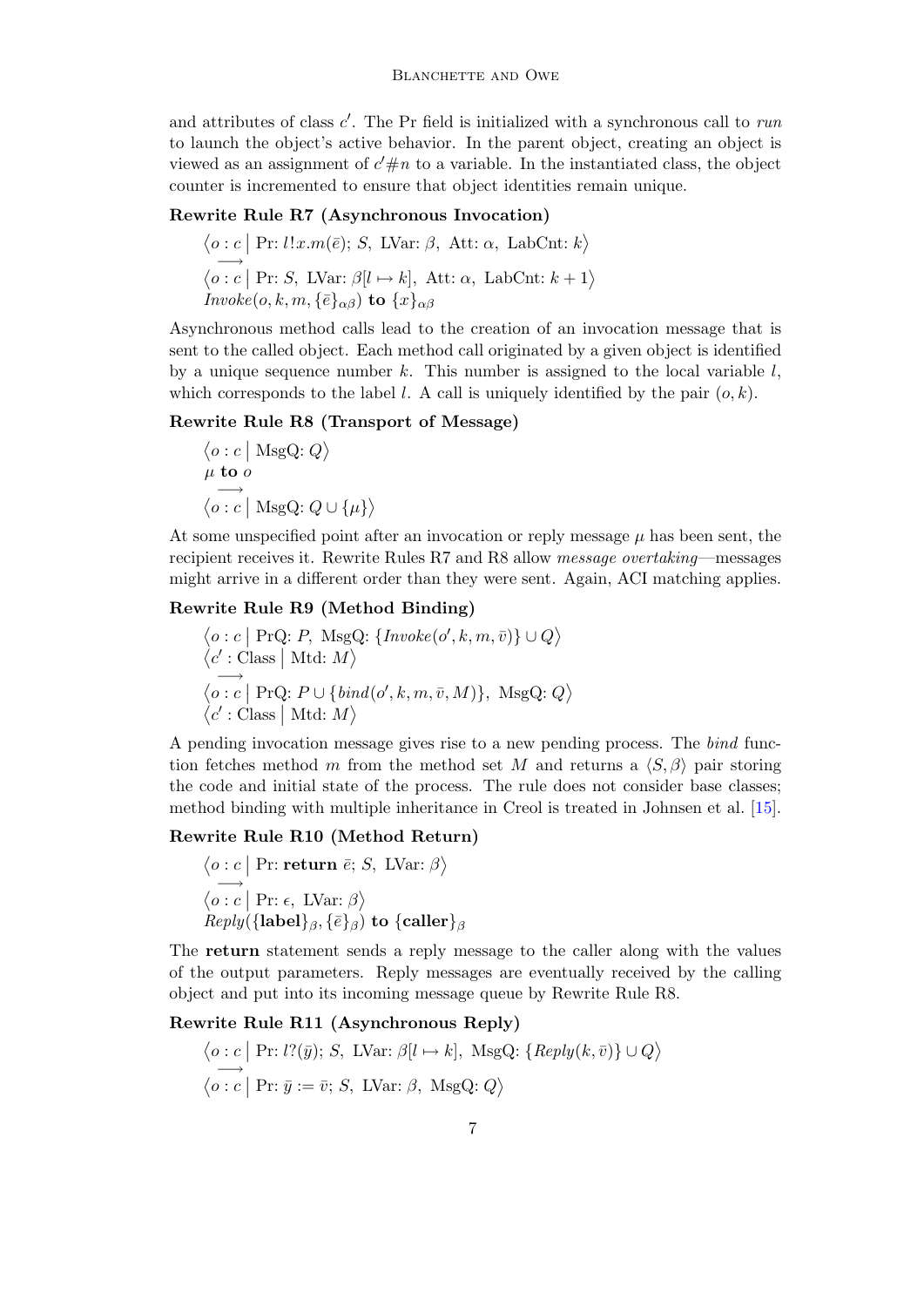A statement  $l?(\bar{y})$  may proceed only if the corresponding reply message has arrived, which we can find out by looking for a reply message numbered  $k$ , where k is l's value. The output parameter values stored in the reply are assigned to  $\bar{y}$ .

### <span id="page-7-0"></span>4 An Alternative Semantics for Open Systems

While the operational semantics presented in the previous section correctly captures the behavior of a closed system, it doesn't directly cater for open systems, in which objects don't have access to each other's implementations. This means that we have no satisfactory way to simulate the activity of a single process taken in isolation once we abstract away the environment with which it communicates (the other processes executing in the same object and the other objects in the system). It also means that there's no direct way to derive a Hoare logic from the operational semantics.

#### <span id="page-7-1"></span>4.1 Definition of the Open System Semantics

In this section, we will define an alternative version of Creol's operational semantics that focuses on the execution of a single process, mimicking a Hoare logic. The new "open system" operational semantics uses a communication history to abstract away the environment. This semantics reuses Rewrite Rules R1–R3 and R11 from the previous section, because these rules involve no interaction between objects or between processes within an object. Rewrite Rules R4–R10 are replaced with a new set of rules that operate on the history. The table below compares the closed system semantics of Section [3](#page-3-0) with the open system semantics introduced here.

|                           | CLOSED SYSTEM | <b>OPEN SYSTEM</b>   |
|---------------------------|---------------|----------------------|
| <b>PROCESS SUSPENSION</b> | R4            |                      |
| PROCESS ACTIVATION        | R5            | $\cdot$ R4 $^\prime$ |
| <b>OBJECT CREATION</b>    | R6            | R6'                  |
| ASYNCHRONOUS INVOCATION   | R7            | R7'                  |
| TRANSPORT OF MESSAGE      | R8            |                      |
| <b>METHOD BINDING</b>     | R9            |                      |
| <b>METHOD RETURN</b>      | R.10          | R10'                 |
| ENVIRONMENT ACTIVITY      |               | R12'                 |

From Hoare logic we borrow the concept of a communication history [\[8\]](#page-14-6). The communication history records the creation of objects and the messages that are exchanged between objects in a distributed system. More formally, a history is a finite sequence of communication events:

| $[o \rightarrow o'$ .new $c(\bar{v})]$    | object creation         |
|-------------------------------------------|-------------------------|
| $[0\rightarrow o'.m(\bar{v})]^k$          | asynchronous invocation |
| $[o \leftarrow o'.m(\bar{v}; \bar{w})]^k$ | asynchronous reply      |

For invocation events,  $\bar{v}$  stores the values passed to the method; for reply events,  $\bar{w}$  stores the return values. For both types of event, k is the sequence number of the method call. For object creation events,  $\bar{v}$  stores the actual class parameters. The history represents a snapshot of the system's execution at a given point and is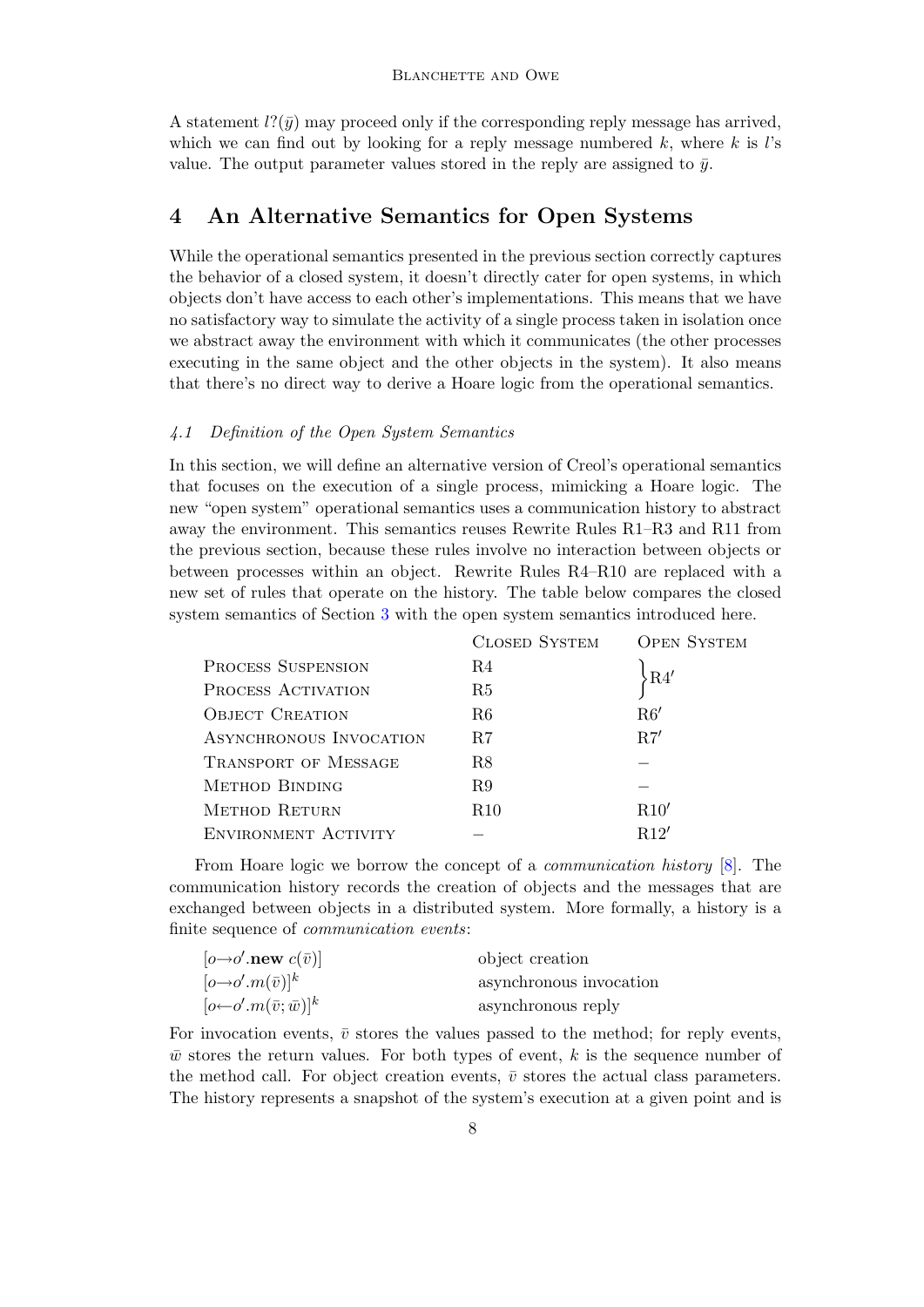therefore finite. When designing or analyzing a complex system, we often want to know the possible histories for that system, to deduce safety properties about it [\[11\]](#page-14-0).

In the new semantics, Creol objects have the form

 $\langle o : c |$  Pr: S, LVar:  $\beta$ , Att:  $\alpha$ , MsgQ:  $Q$ , LabCnt:  $k \rangle$ .

Since we concentrate on one process's execution, we now omit the PrQ field. On the other hand, the object's attribute set now includes a distinguished *H* attribute that stores the system's communication history. The history could also have been stored in a separate field, or as a separate object, but making it an attribute will simplify the definition of Hoare logic formulas. The MsgQ field is redundant now that we record the history; we keep it because Rewrite Rules R3 and R11 rely on it. Also, some of the rewrite rules will refer to the class invariant  $I_c$ , which is expected to hold at startup and whenever the processor is released. This invariant is derived from the semantic specifications supplied by the programmer in the class declaration for  $c$  and in the interface declarations for the interfaces implemented by  $c$ .

### Rewrite Rule R6' (Object Creation)

$$
\langle o : c | \text{Pr: } y := \textbf{new } c'(\bar{e}); S, \text{ LVar: } \beta, \text{ Att: } \alpha \rangle
$$
  
\n
$$
\langle o : c | \text{Pr: } y := o'; S, \text{ LVar: } \beta, \text{ Att: } \alpha[\mathcal{H} \mapsto {\{\mathcal{H}\}}_{\alpha} \cap [o \rightarrow o'.\textbf{new } c'({\{\bar{e}\}}_{\alpha\beta})]] \rangle
$$
  
\n**if**  $o' \notin \text{objectIds}({\{\mathcal{H}\}}_{\alpha})$ 

With the open system semantics, an object creation statement allocates a fresh object identity  $o'$  and extends the history  $H$  with an object creation event. The new object is now part of the implicit environment embodied by *H* .

### Rewrite Rule R4' (Process Suspension and Reactivation)

 $\langle o : c |$  Pr: await g; S, LVar:  $\beta$ , Att:  $\alpha$ , MsgQ: Q, LabCnt:  $k \rangle$  $\langle$  −→  $o: c \mid \text{Pr: } S, \text{ LVar: } \beta, \text{ Att: } \alpha', \text{ MsgQ: } replies(\lbrace \mathcal{H} \rbrace_{\alpha'}, o),$ LabCnt:  $nextLabel(\{\mathcal{H}\}_{\alpha'}, o)$ if  $\neg\mathit{enabeled}(g, \alpha\beta, Q) \land \mathit{release}(I_c, \alpha, \alpha', \beta)$  $\land$  enabled(clear Wait(q),  $\alpha' \beta$ , replies({*H*}<sub> $\alpha'$ </sub>, o))

If the next statement is **await** g and the guard g is not enabled, the process is suspended and wakes up in a different state in which the guard is enabled. The class attributes, including the history  $H$ , might have changed in the meantime; this is modeled by replacing  $\alpha$  with  $\alpha'$ . In addition, the MsgQ and LabCnt fields are updated to reflect the new history.

The function  $replies(h, o)$  returns a set of pending reply messages corresponding to the pending replies encoded in the history h. The constraint  $release(I_c, \alpha, \alpha', \beta)$ restricts the values that the attributes  $\alpha'$  may take. It is defined as follows:

$$
\begin{array}{rcl}\mathit{release}(I_c, \alpha, \alpha', \beta) \triangleq \{ \mathcal{H} \}_{\alpha} \preceq \{ \mathcal{H} \}_{\alpha'} \land \mathit{wf}(\{ \mathcal{H} \}_{\alpha'}) \land \{ I_c \}_{\alpha} \Rightarrow \{ I \}_{\alpha'}\\ \land \mathit{pending}(\{ \mathcal{H} \}_{\alpha'}, \{ \text{caller} \}_{\beta}, \{ \text{self} \}_{\alpha}, \{ \text{label} \}_{\beta})\end{array}
$$

Informally, the new history  $\{\mathcal{H}\}_{\alpha}$  must be an extension of the original history  $\{\mathcal{H}\}_{\alpha}$ , it must be well-formed, the class invariant  $I_c$  should still hold if it held before the release, and the call that released the processor should still be pending after the processor release. The well-formedness predicate is defined below: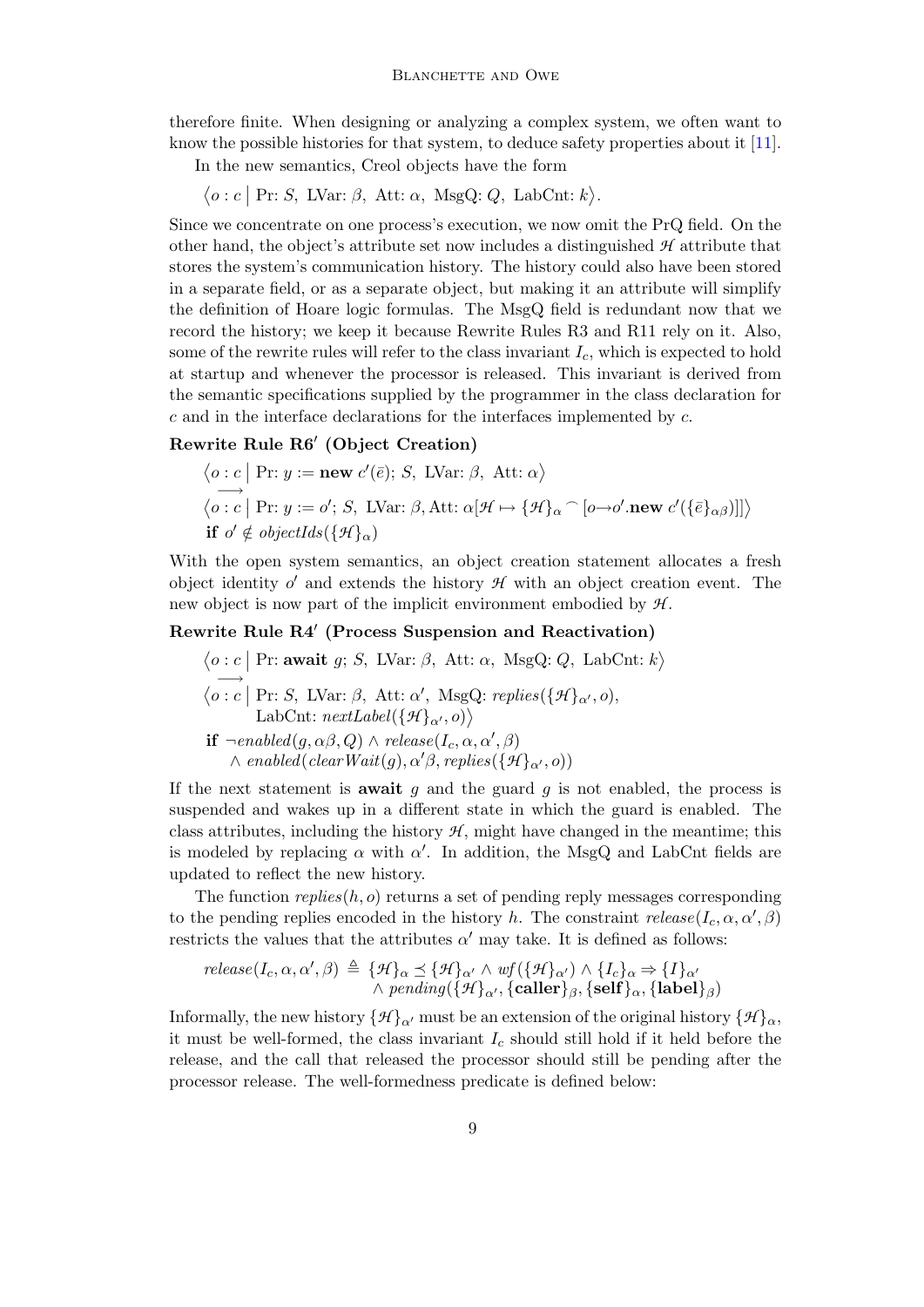$wf(\epsilon)$   $\triangleq$  true  $wf(h \cap [\overline{o} \rightarrow o'.\mathbf{new} \ c(\overline{v})]) \triangleq wf(h) \wedge o' \notin objectIds(h)$  $wf(h \cap [\overline{o} \rightarrow o'.m(\overline{v})]^k) \cong wf(h) \wedge \forall o'', m', \overline{v}'.[\overline{o} \rightarrow o''.m'(\overline{v}')]^k \notin h$  $wf(h \cap [\overline{o} \leftarrow o'.m(\overline{v}; \overline{w})]^k) \triangleq wf(h) \wedge pending(h, o, o', k)$ 

A communication history is well-formed if new objects have unique identifiers and if method invocations and replies match. We also require that a pair  $(o, k)$  uniquely identifies a method call originating from an object o. Well-formedness expresses program-independent properties of the history. If we omitted it, the programmer could compensate by embedding well-formedness in the class invariant  $I_c$ .

### Rewrite Rule R7' (Asynchronous Invocation)

$$
\langle o : c | \text{Pr: } l!x.m(\bar{e}); S, \text{ LVar: } \beta, \text{ Att: } \alpha, \text{ LabCnt: } k \rangle
$$
  

$$
\langle o : c | \text{Pr: } S, \text{ LVar: } \beta[l \mapsto k], \text{ Att: } \alpha[\mathcal{H} \mapsto {\{\mathcal{H}\}_\alpha \cap [\mathcal{O} \to \{x\}_{\alpha\beta}.m(\{\bar{e}\}_{\alpha\beta})]^k}],
$$
  
LabCnt:  $k + 1 \rangle$ 

Asynchronous method calls lead to an extension of the history with a new invocation event. Similarly, returning from a method extends the history with a reply event:

### Rewrite Rule R10' (Method Return)

$$
\langle o : c | \text{Pr: return } \overline{e}; S, \text{ LVar: } \beta, \text{ Att: } \alpha \rangle
$$
  
\n
$$
\langle o : c | \text{Pr: } \epsilon, \text{ LVar: } \beta, \text{ Att: } \alpha[\mathcal{H} \mapsto {\{\mathcal{H}\}}_{\alpha} \cap \text{replyEvent}({\{\mathcal{H}\}}_{\alpha}, o, {\{\text{caller}\}}_{\beta}, {\{\text{label}\}}_{\beta}, {\{\overline{e}\}}_{\alpha\beta}) \rangle
$$

The auxiliary function  $replyEvent$  determines the reply event by inspecting the history. If  $[\overline{o' \rightarrow o.m(\bar{v})}]^k \in h$ , then  $replyEvent(h, o, o', k, \bar{w})$  is  $[\overline{o' \leftarrow o.m(\bar{v}; \bar{w})}]^k$ .

### Rewrite Rule R12' (Environment Activity)

$$
\langle o : c | \text{Pr: } S, \text{ Att: } \alpha, \text{ MsgQ: } Q \rangle
$$
  

$$
\langle o : c | \text{Pr: } S, \text{ Att: } \alpha[\mathcal{H} \mapsto h], \text{ MsgQ: replies(h, o) \rangle
$$
  
**if** *interleave*(o,  $\alpha, h$ )

Rewrite Rule R12' lets us extend the history in a nondeterministic way with events originating from the environment at any point during the execution of a process. The new history h must abide by the following rules, expressed by the interleave predicate: The environment may only append events to the history, it must preserve the well-formedness of the history, and it may not produce events that o can produce. This is formalized as follows:

interleave
$$
(o, \alpha, h)
$$
  $\triangleq$  { $\mathcal{H}$ } <sub>$\alpha$</sub>   $\leq$   $h \wedge wf(h) \wedge {\mathcal{H}}$ } <sub>$\alpha$</sub> /out <sub>$o$</sub>  =  $h/out_o$ 

In the above,  $out_o$  denotes the set of events that originate from  $o$ , and  $h/E$  denotes the longest subsequence of h that consists exclusively of events belonging to  $E$ .

Because some of the rules presented here use variables that do not occur in their left-hand side, they cannot be used directly to test or simulate a Creol component. One solution would be to alter the rewrite rules so that they accept user-supplied data along with the Creol program. An alternative is to define a custom evaluation strategy in Maude that instantiates the unbound variables using random data [\[14\]](#page-14-3).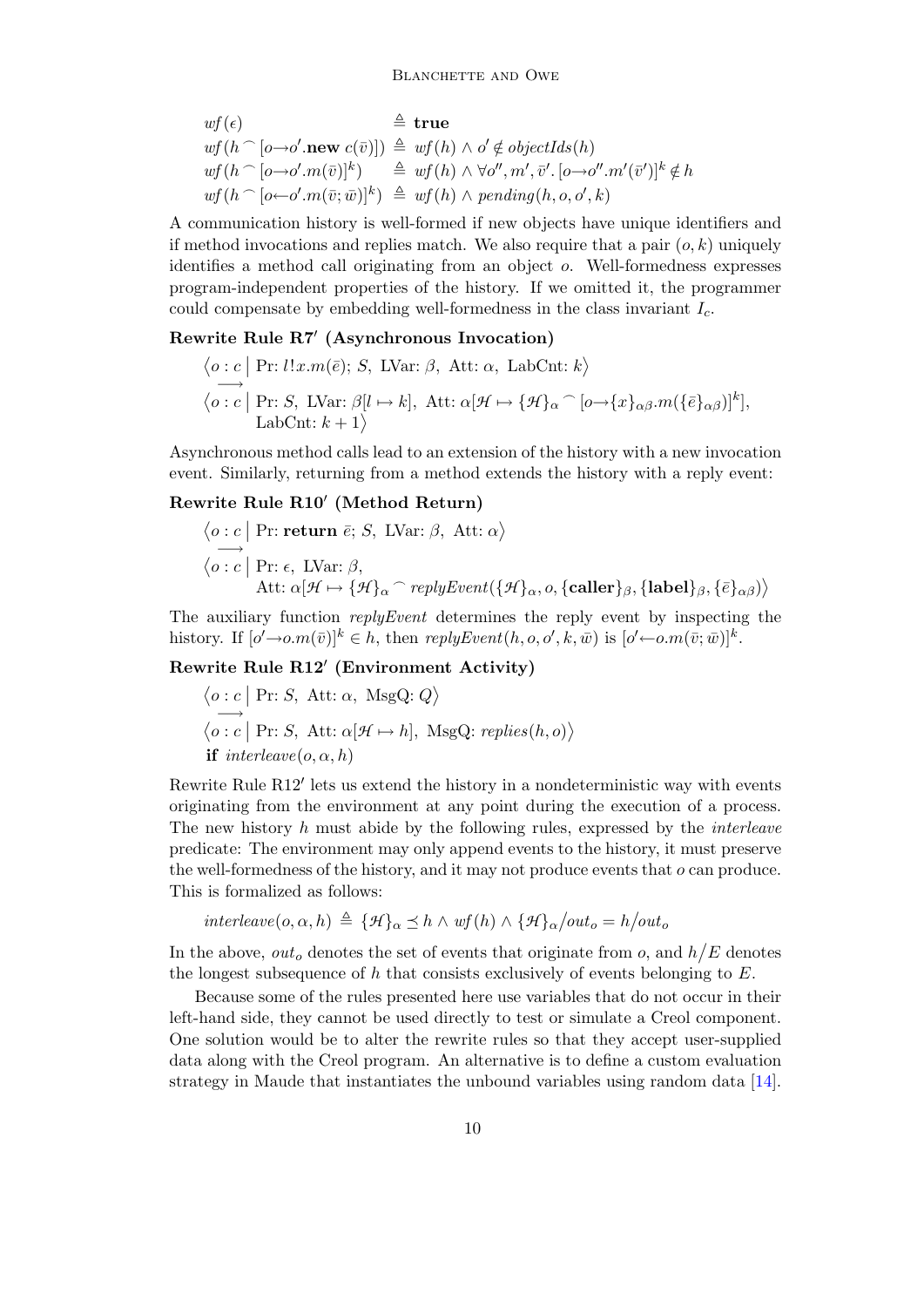#### 4.2 Example: An Internet Bank Account

We will consider a *NetBankAccount* class that models a simplistic Internet bank account. In a real-world scenario, the user would log into the Internet bank, perform some deposits and payments, and log out. The deposits and payments take place during the night, and if there is not enough money in the account, the payment is delayed. In Creol, this would be modeled using asynchronous calls:

 $account := new NetBankAccount;$  $l1!$   $account.deposit(50);$  $l2!$   $account.py$   $Bill(80);$  $l3!$   $account.deposit(50)$ 

Because method overtaking is allowed, the bank might receive the deposit and payment requests in any order. Furthermore, to prevent the user from going overdrawn, the bank would first process the deposits, then pay the bill. The NetBankAccount class achieves synchronization using await and relies on Creol's implicit mutual exclusion for processes in the same object. The class declaration follows:

```
class NetBankAccount
begin
  var balance : \text{int} := 0op deposit(amount : nat) is
      balance := balance + amount;return
  op payBill(amount : nat) is
      await balance \ge amount;
      balance := balance - amount;return
  spec balance \geq 0 \wedge balance = sumDeposits(\mathcal{H}) – sumPayments(\mathcal{H})
```
end

In the class declaration, the spec clause specifies an invariant that should hold initially and whenever the processor is released. Intuitively,  $NetBankAccount$  guarantees that the balance will always be nonnegative and that it always equals the difference between the deposits and the payments that have been performed so far. The sumDeposits and sumPayments functions are defined recursively on histories, by inspection of reply events. Here is the definition of sumDeposits:

$$
sumDeposits(\epsilon) \triangleq 0
$$
  
\n
$$
sumDeposits(h \cap [o \leftarrow \text{self}.deposit(a)]^k) \triangleq sumDeposits(h) + a
$$
  
\n
$$
sumDeposits(h \cap v) \triangleq sumDeposits(h)
$$
  
\n
$$
\triangleq sumDeposits(h)
$$
  
\n
$$
\triangleq sumDeposits(h)
$$
  
\n
$$
\triangleq sumDeposits(h)
$$

Using the open system semantics, we can verify the class invariant. The invariant holds initially, because at that point the balance is 0 and  $sumDeposis(\mathcal{H}) =$  $sumPayments(\mathcal{H}) = 0$ . We must prove that *deposit* and *payBill* preserve the invariant. Let us first verify *deposit*. We must consider an arbitrary *NetBankAccount* object in a state where the class invariant holds just before executing deposit's body, and show that the invariant still holds when the method is finished. Let  $h_0$  and  $b_0$ be the initial values of *H* and balance, respectively, such that the invariant holds.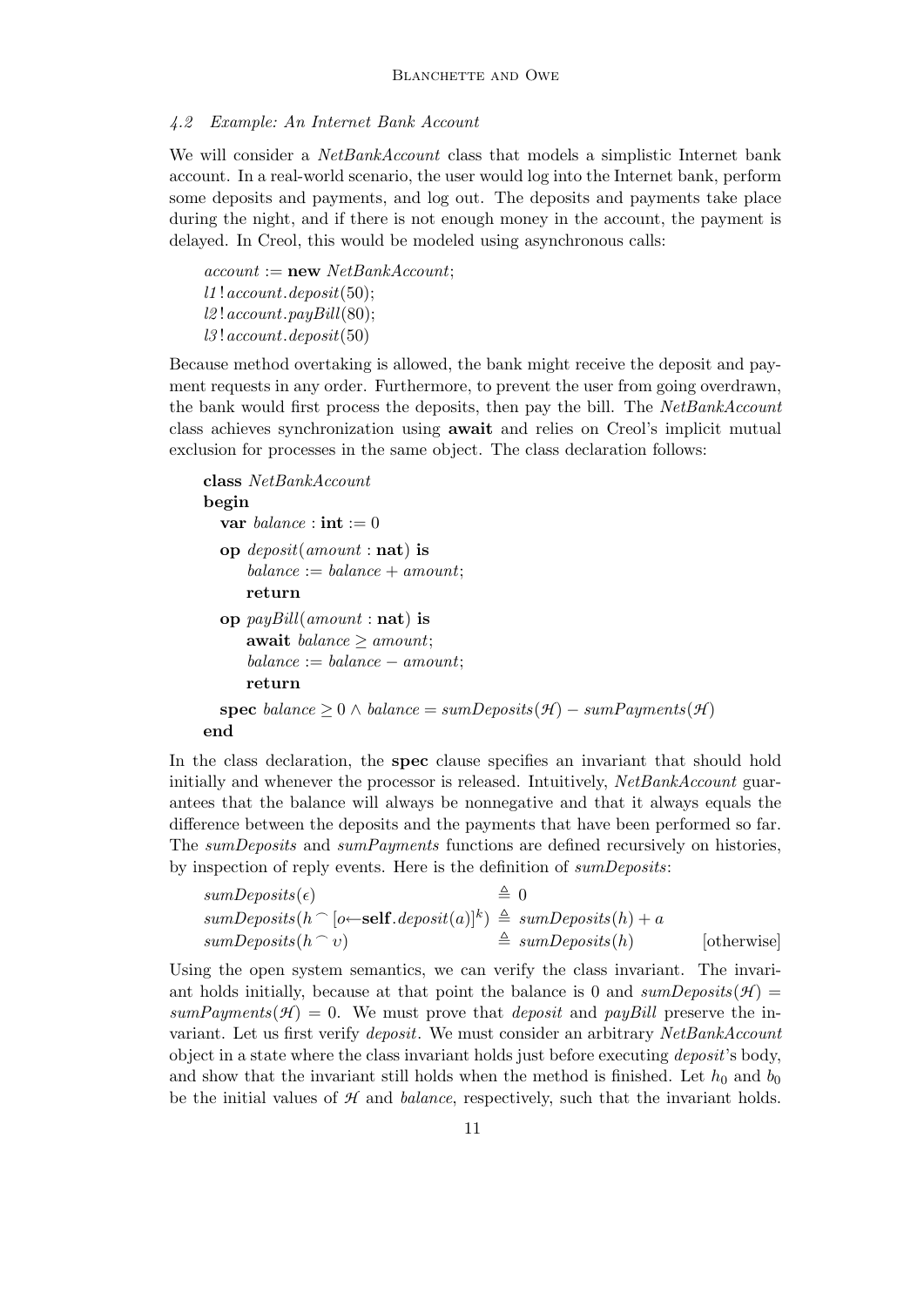Ignoring Rewrite Rule R12' (Environment Activity), which has no impact on the invariant, we only need to consider one execution:

$$
\langle o : c | \text{Pr: balance} := balance + amount; \text{ return } \epsilon,
$$
  
Att:  $\alpha[\mathcal{H} \mapsto h_0][balance \mapsto b_0] \rangle$   

$$
\xrightarrow{\text{R1}} \langle o : c | \text{Pr: return } \epsilon, \text{ Att: } \alpha[\mathcal{H} \mapsto h_0][balance \mapsto b_0 + a_0] \rangle
$$
  

$$
\xrightarrow{\text{R10}'} \langle o : c | \text{Pr: } \epsilon, \text{ Att: } \alpha[\mathcal{H} \mapsto h_0 \cap [ \text{caller} \leftarrow o \text{.} deposit(a_0)] | [balance \mapsto b_0 + a_0] \rangle
$$

Clearly, if the invariant holds for  $H = h_0$  and balance  $= b_0$ , it also holds for  $H =$  $h_0 \cap [ \text{caller} \leftarrow o \ldotp deposit(a_0) ]$  and  $\textit{balance} = b_0 + a_0.$ 

Let's now turn to *payBill*. If there is enough money to perform the payment, the await is skipped and the reasoning is similar to what we did for *deposit*. Otherwise, there is too little money and the payment must wait, leading to this execution:

- $\langle o : c \mid \text{Pr: await balance} \geq amount; balance := balance amount; return \epsilon,$ Att:  $\alpha[\mathcal{H} \mapsto h_0][balance \mapsto b_0]\rangle$
- $\overrightarrow{A}$   $\langle o : c \mid \text{Pr: await balance} \geq amount; balance := balance amount; return \epsilon,$ Att:  $\alpha[\mathcal{H} \mapsto h_1][balance \mapsto b_1]\rangle$

$$
\xrightarrow{\text{R3}} \langle o : c \mid \text{Pr: } balance := balance - amount; \text{ return } \epsilon, \\ \text{Att: } \alpha[\mathcal{H} \mapsto h_1][balance \mapsto b_1] \rangle
$$

$$
\xrightarrow{\text{R1}} \langle o : c \mid \text{Pr: return } \epsilon, \text{ Att: } \alpha[\mathcal{H} \mapsto h_1][balance \mapsto b_1 - a_0] \rangle
$$
  

$$
\xrightarrow{\text{R10}'} \langle o : c \mid \text{Pr: } \epsilon, \text{Att: } \alpha[\mathcal{H} \mapsto h_1 \cap [ \text{caller} \leftarrow o.\text{payBill}(a_0)]][balance \mapsto b_1 - a_0] \rangle
$$

Rewrite Rule R4' suspends and reactivates the process. When the process is reactivated,  $H$  and *balance* might have changed; their new value is denoted  $h_1$  and  $b_1$ , respectively. Furthermore, we may assume that the invariant holds, and from the **await** guard, we know that *balance*  $\ge$  *amount*, that is,  $b_1 \ge a_0$ . From there, it's easy to prove that the invariant holds at the end of the method's execution.

Because the open system semantics focuses on a single process executing in an unspecified environment, an open system configuration will always contain exactly one object executing one process. Dovland et al. [\[11\]](#page-14-0) describe a method for composing objects, including restrictions on the class invariants to account for asynchronous communication, that can be used unchanged for our semantic setting.

#### 4.3 Connection to the Closed System Semantics

The closed system and the open system operational semantics are fairly similar: Some rewrite rules are common to both semantics, and for the others there is an almost one-to-one correspondence between the rules of the two semantics. This makes it easy to detect inconsistencies between them.

If we wanted to prove that the open system semantics is a safe approximation of the closed system semantics, we could proceed as follows: We assume that we have valid class invariants (with respect to the closed system semantics augmented by an implicit history [\[13\]](#page-14-2)) for all the classes appearing in an arbitrary Creol program, and show that each possible closed system behavior is also possible in the open system semantics, proceeding by cases on the Creol statements.

To illustrate this, we will sketch the proof for **await** g. If g is enabled, R3 applies for both semantics, so there is nothing to prove. Otherwise, R4 moves the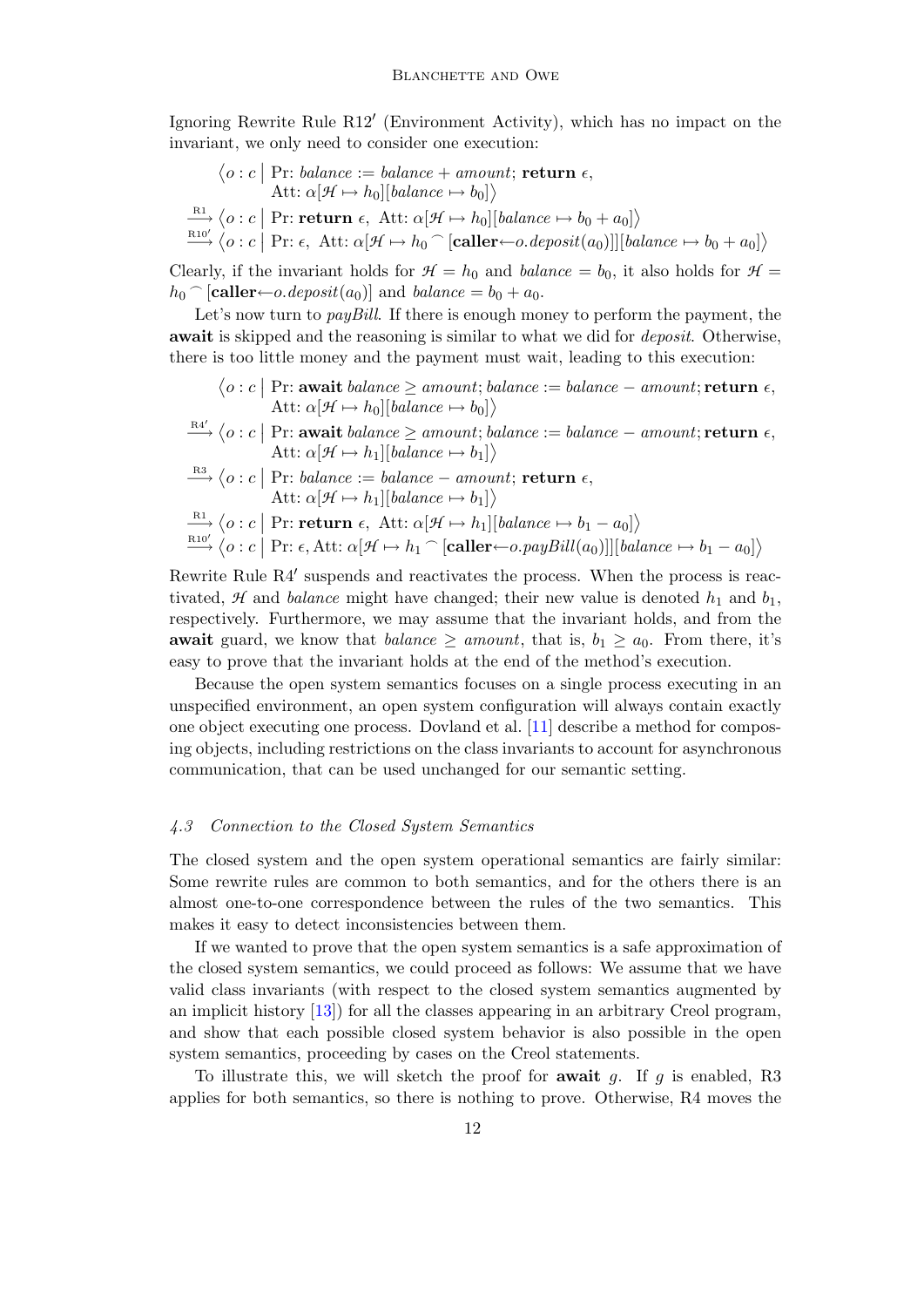active process  $\Pi$  to PrQ, then other processes are allowed to run in the object, and finally R5 reactivates  $\Pi$  and removes the **await** statement from Pr. Activity in other objects can be interwoven into this sequence of rewrite rules. In the open semantics, the behavior of **await** g with g disabled is captured by  $R4'$  alone. Like  $R4/R5$ , it removes **await**  $g$  from the beginning of the statement list, and it simulates activities in other objects by allowing nondeterministic extension of the history variable  $H$ . The attributes are assigned random values to reflect activity within the object while the process was suspended, and the MsgQ and LabCnt fields are updated based on *H* to the values they would have had in the corresponding closed system configuration.

We must now show that the side conditions of  $R4<sup>′</sup>$  are weak enough to model any possible behavior of R4/R5. (i) R4' requires that g is initially disabled but that  $clearWait(g)$  is enabled after  $\Pi$  has been reactivated. By inspecting R4 and R5, we can prove that this will always be the case in the closed semantics. (ii)  $R4'$  specifies that the new history is an extension of the old history. This obviously holds for the implicit history of the closed semantics. (iii)  $R4'$  requires the new history to be well-formed. This can be proved by induction on the length of a closed system computation. (iv)  $R4'$  requires the invariant to hold when  $\Pi$  is reactivated if it held when it was suspended. This holds by hypothesis. (v)  $R4'$  requires the call that initiated  $\Pi$  to be still pending. It suffices to observe that only  $\Pi$  could have sent the missing reply message, which cannot have happened since Π was suspended.

#### 4.4 Connection to Hoare Logic

With the open system semantics in place, we can interpret Hoare logic formulas as follows: A partial correctness formulas  $\{P\} S \{Q\}$  is valid if and only if the state  $\alpha' \beta'$  satisfies the postcondition Q for all executions of the form

$$
\left\langle o:c\ \big| \ \text{Pr:}\ S;\ S',\ \text{LVar:}\ \beta,\ \text{Att:}\ \alpha \right\rangle \stackrel{*}{\longrightarrow} \left\langle o:c\ \big| \ \text{Pr:}\ S',\ \text{LVar:}\ \beta',\ \text{Att:}\ \alpha' \right\rangle
$$

where the initial state  $\alpha\beta$  satisfies the precondition P. Since the history  $\mathcal H$  is stored in the object as an attribute,  $P$  and  $Q$  may refer to  $H$ .

Consider the following Hoare axiom schema for await wait:

 $\{\forall h, \bar{a} \text{. releaseReg}(h, \bar{a}) \Rightarrow Q[h/\mathcal{H}][\bar{a}/\bar{\mathcal{A}}]\}$  await wait  $\{Q\}$ 

The *releaseReq* assertion is modeled after the *release* predicate from Section [4.1:](#page-7-1)

$$
releaseReg(h, \bar{a}) \triangleq H \leq h \land wf(h) \land I_c(H, \bar{A}) \Rightarrow I_c(h, \bar{a})
$$
  
 
$$
\land \text{ pending}(h, \text{ caller}, \text{self}, \text{label})
$$

The relationship between the axiom schema for **await wait** and Rewrite Rule  $R4$ <sup> $\prime$ </sup> can be made more obvious by encoding the semantics of the await wait statement in terms of the following simultaneous random assignment statement [\[11\]](#page-14-0):

$$
\mathcal{H}, \bar{\mathcal{A}} := \textbf{some } h, \bar{a} : \text{releaseReg}(h, \bar{a})
$$

This statement assigns arbitrary values  $h, \bar{a}$  to the history  $H$  and the other mutable attributes  $\bar{A}$ , such that the condition releaseReq(h,  $\bar{a}$ ) is true. Clearly, the above random assignment is equivalent to Rewrite Rule R4' (with wait as the guard).

The Hoare axiom schema for random assignment is  $\{\forall \bar{y}, P \Rightarrow Q[\bar{y}/\bar{x}]\}\bar{x} :=$ some  $\bar{y}$ : P {Q}, for fresh  $\bar{y}$ . Using it, we derive the axiom schema given above for await wait. In general, to develop a history-based Hoare logic from a traditional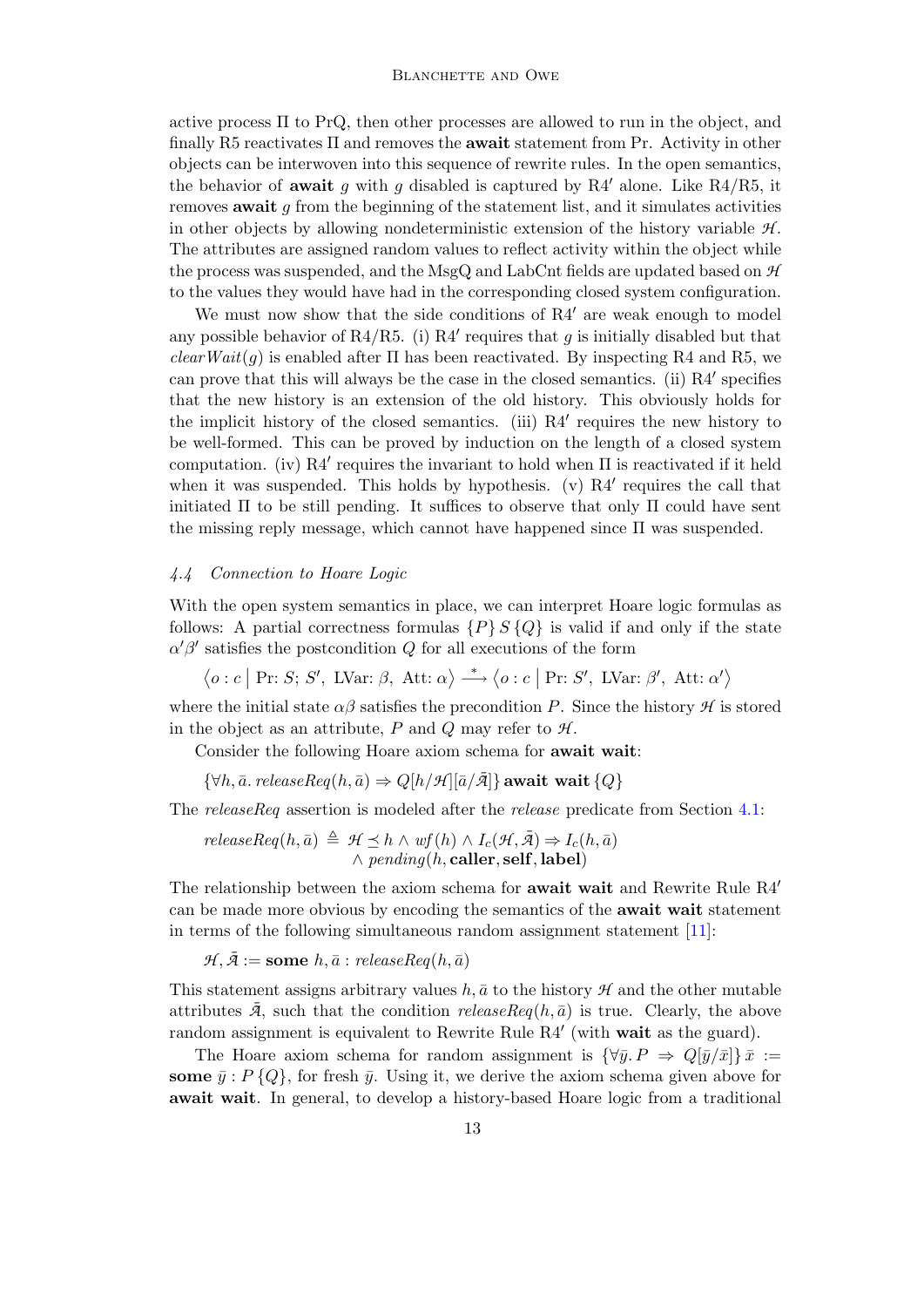closed system operational semantics, we follow these steps: (1) Specify an open system semantics that abstracts away the environment using a history. (2) Develop a Hoare logic for the language's sequential subset. (3) Reformulate the open semantics as an encoding in terms of the language's sequential subset augmented with random assignment. (4) Mechanically derive a Hoare logic from this encoding.

The Hoare logic is essentially a reformulation of the open system semantics at the syntactic level. The strength of the reasoning system depends on the strength of the class invariant, since the open system semantics relies on class invariants to determine the possible results of release points.

### <span id="page-13-0"></span>5 Related Work

The two main interaction models for distributed processes are remote method invocation (RMI) and message passing [\[3\]](#page-14-9). RMI is the approach adopted by Java and typically leads to unnecessary waiting in a distributed setting; moreover, Java's thread concept forces the programmer to choose between reduced parallelism (using synchronized) and shared-variable interference, and makes reasoning highly complex [\[1\]](#page-14-10). Synchronous message passing also results in unnecessary delays. Asynchronous message passing, as popularized by the actor model [\[2\]](#page-14-11), is very flexible but lacks the structure and discipline of object-oriented method calls; moreover, actors have no direct notion of inheritance or hierarchy. Creol's release points improve on the efficiency of future variables, found in several languages  $[6,18]$  $[6,18]$ . Johnsen et al. [\[12\]](#page-14-1) provide a more thorough review of alternative communication models.

The open semantics introduced here is inspired by Dovland et al. [\[11\]](#page-14-0), who devised an encoding of the Creol language in a nondeterministic sequential language called SEQ, from which they derived a Hoare logic, following the approach advocated by de Boer and Pierik [\[9\]](#page-14-14). Our presentation retains the history flavor of SEQ. Histories have been used before both to define the denotational semantics of a concurrent language [\[16\]](#page-14-15) and to facilitate program verification [\[8\]](#page-14-6). The idea of recasting the notion of history from the syntactic level to the semantic level is inspired by de Roever et al. [\[10\]](#page-14-16), who conduct their soundness and completeness proofs at the semantic level (in their case, on Floyd inductive assertion networks) and carry these proofs over to the syntactic level of Hoare logic.

### <span id="page-13-1"></span>6 Conclusion

The Creol language supports component and object orientation in a high-level and natural way by means of concurrent objects with processor release points and asynchronous methods calls. The language's operational semantics is defined using rewrite rules, which form the core of the language's interpreter.

In this paper, we introduced an "open system" operational semantics for Creol that defines the behavior of a single method execution seen in isolation, using a communication history to abstract away the environment. The semantics can be seen as the missing link between the Creol interpreter and Hoare logic, bringing the concept of a communication history to the semantic level. Because the open system semantics is expressed in rewriting logic, it is straightforward to detect inconsisten